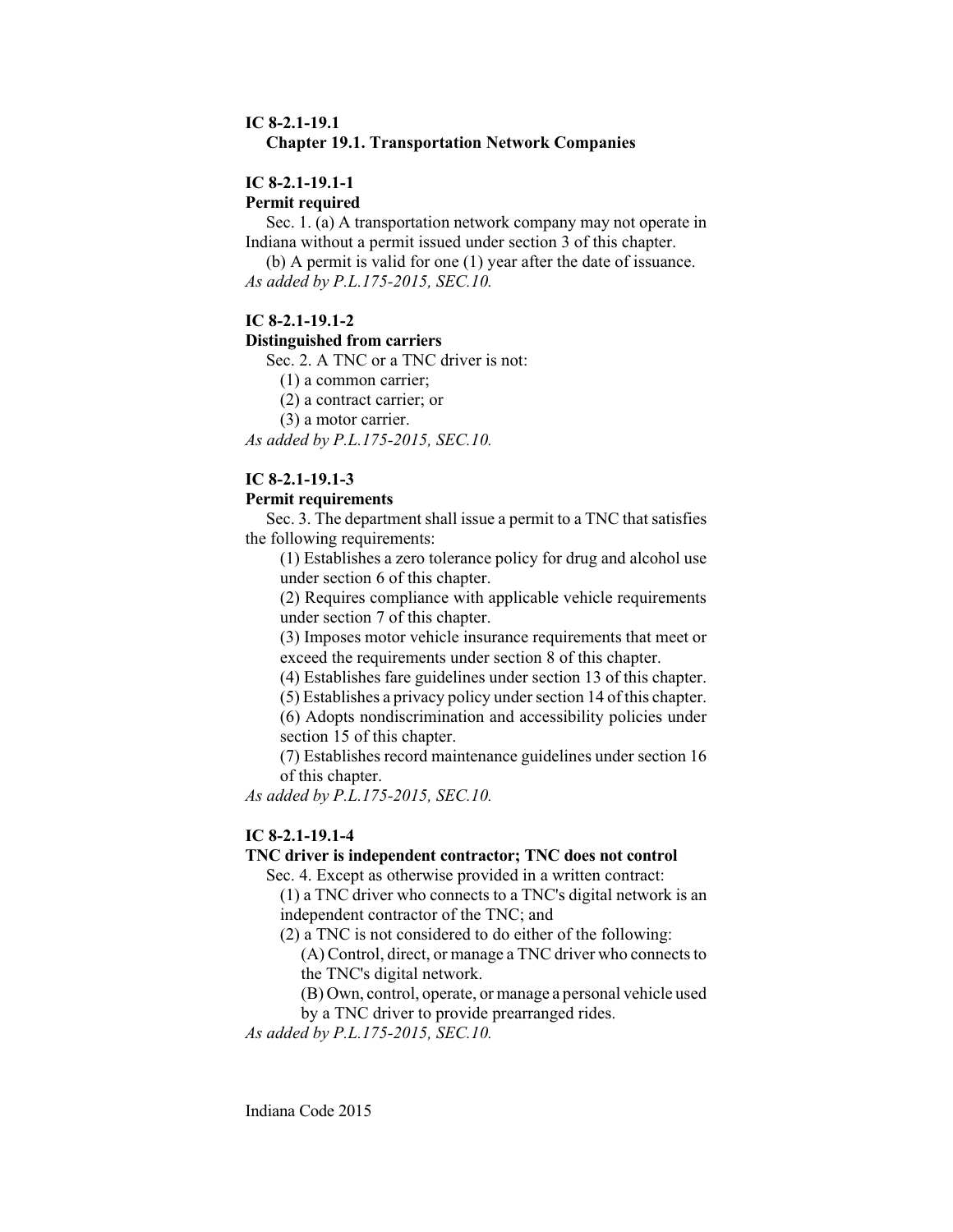#### **IC 8-2.1-19.1-5**

#### **TNC driver requirements before acting as a TNC driver**

Sec. 5. (a) Before a TNC allows an individual to act as a TNC driver on the TNC's digital network, the TNC shall:

(1) require the individual to submit to the TNC an application that includes:

(A) the individual's name, address, and age;

(B) a copy of the individual's driver's license;

(C) a copy of the certificate of registration for the personal vehicle that the individual will use to provide prearranged rides;

(D) proof of financial responsibility for the personal vehicle described in clause (C) of a type and in the amounts required by the TNC; and

(E) any other information required by the TNC;

(2) with respect to the individual, conduct, or contract with a third party to conduct:

(A) a local and national criminal background check; and

(B) a search of the national sex offender registry; and

(3) obtain a copy of the individual's driving record maintained under IC 9-14-3-7.

(b) A TNC may not knowingly allow to act as a TNC driver on the TNC's digital network an individual:

(1) who has received judgments for:

(A) more than three (3) moving traffic violations; or

(B) at least one (1) violation involving reckless driving or

driving on a suspended or revoked license;

in the preceding three (3) years;

(2) who has been convicted of a:

(A) felony; or

(B) misdemeanor involving:

(i) resisting law enforcement;

(ii) dishonesty;

(iii) injury to a person;

(iv) operating while intoxicated;

(v) operating a vehicle in a manner that endangers a person;

(vi) operating a vehicle with a suspended or revoked license; or

(vii) damage to the property of another person;

in the preceding seven (7) years;

(3) who is a match in the national sex offender registry;

(4) who is unable to provide information required under subsection (a); or

(5) who is less than nineteen (19) years of age.

*As added by P.L.175-2015, SEC.10.*

# **IC 8-2.1-19.1-6 Drug and alcohol policy**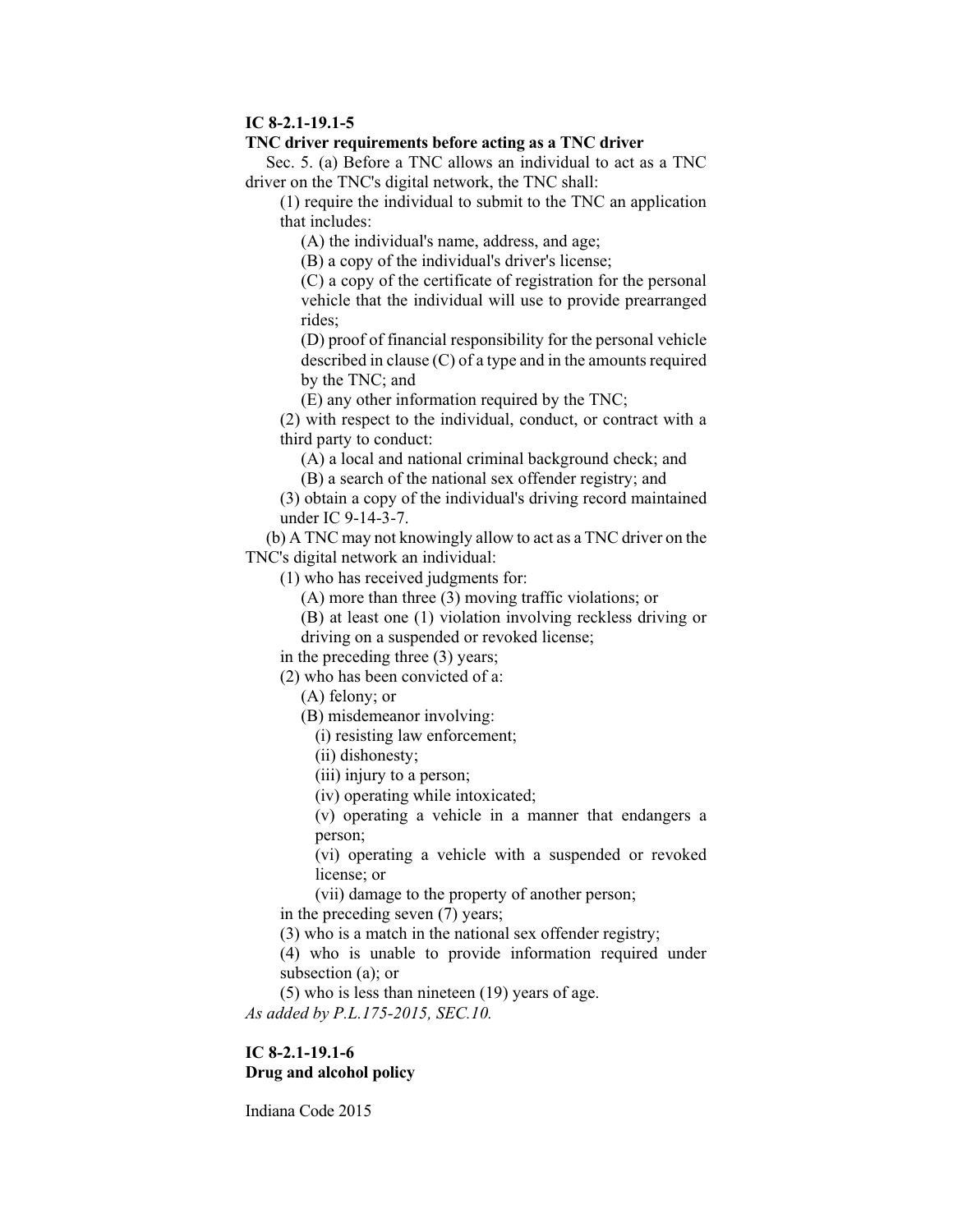Sec. 6. (a) A TNC shall establish and enforce a zero tolerance policy for drug and alcohol use by TNC drivers during any period when a TNC driver is engaged in, or is logged into the TNC's digital network but is not engaged in, a prearranged ride. The policy must include provisions for:

(1) investigations of alleged policy violations; and

(2) suspensions of TNC drivers under investigation.

(b) A TNC shall publish on the TNC's digital network:

(1) the policy established under subsection (a); and

(2) the procedure by which a TNC rider may report a violation of the policy by a TNC driver.

*As added by P.L.175-2015, SEC.10.*

### **IC 8-2.1-19.1-7**

#### **Vehicle equipment compliance**

Sec. 7. A TNC must require that a personal vehicle used to provide prearranged rides must comply with all applicable laws and regulations concerning vehicle equipment. *As added by P.L.175-2015, SEC.10.*

**IC 8-2.1-19.1-8**

### **Motor vehicle insurance requirements;proof of coverage;payment for repairs**

Sec. 8. (a) Not later than July 15, 2015, a TNC driver, or a TNC on the TNC driver's behalf, shall maintain primary motor vehicle insurance that meets the following requirements:

(1) The motor vehicle insurance is issued:

(A) by an insurance company that holds a certificate of authority to do insurance business in Indiana under IC 27-1-3-20; or

(B) through a surplus lines producer licensed under IC 27-1-15.8.

(2) The language of the motor vehicle insurance policy:

(A) recognizes that the driver is a TNC driver or otherwise uses the personal vehicle to transport passengers for compensation; and

(B) covers the driver while the driver is:

(i) logged on to the TNC's digital network; or

(ii) engaged in a prearranged ride.

(3) The motor vehicle insurance must meet the following coverage requirements while a TNC driver is logged on to the TNC's digital network, but is not engaged in a prearranged ride:

(A) Primary motor vehicle liability insurance in an amount equal to at least:

(i) fifty thousand dollars (\$50,000) per person for death and bodily injury;

(ii) one hundred thousand dollars (\$100,000) per incident for death and bodily injury; and

(iii) twenty-five thousand dollars (\$25,000) per incident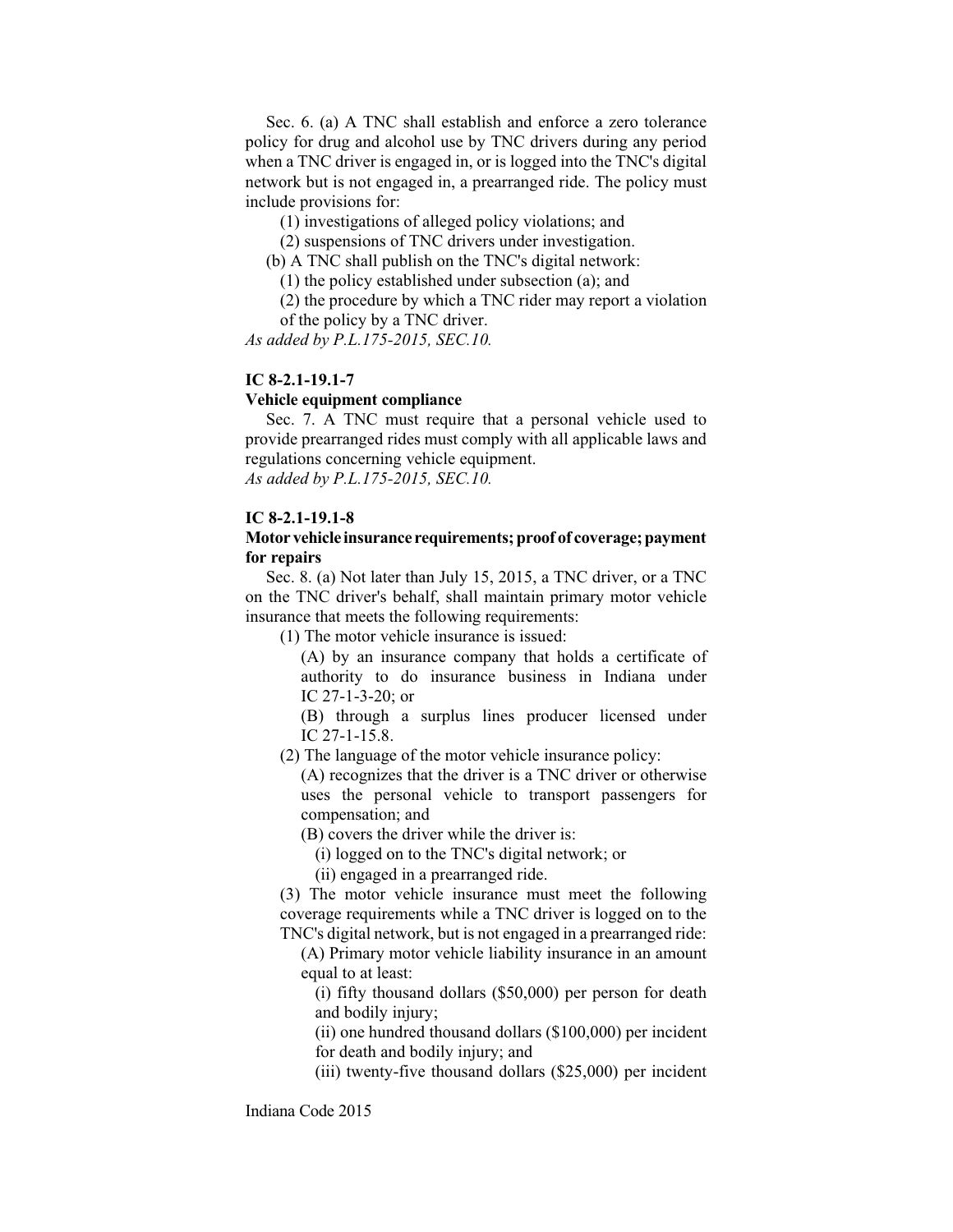for property damage;

(B) The insurance required by clause (A) may be provided by any of the following:

(i) Motor vehicle insurance maintained by the TNC driver.

(ii) Motor vehicle insurance maintained by the TNC.

(iii) Motor vehicle insurance maintained by any combination of items (i) and (ii).

(4) The motor vehicle insurance must meet the following coverage requirements while a TNC driver is engaged in a prearranged ride:

(A) Primary motor vehicle liability insurance in an amount equal to at least one million dollars (\$1,000,000) per incident for death, bodily injury, and property damage.

(B) The insurance required by clause (A) may be provided by any of the following:

(i) Motor vehicle insurance maintained by the TNC driver. (ii) Motor vehicle insurance maintained by the TNC.

(iii) Motor vehicle insurance maintained by any combination of items (i) and (ii).

(b) If motor vehicle insurance maintained by a TNC driver as described in subsection (a) lapses or does not provide the required coverage:

(1) motor vehicle insurance maintained by the TNC must provide the required coverage beginning with the first dollar of a claim; and

(2) the insurance company that issues the motor vehicle insurance described in subdivision (1) has a duty to defend the claim described in subdivision (1).

(c) Coverage under motor vehicle insurance maintained by a TNC may not be dependent on a personal motor vehicle insurance company's first denying a claim for coverage under a personal motor vehicle insurance policy, nor may a personal motor vehicle insurance company be required to first deny a claim.

(d) A motor vehicle insurance policy that meets the coverage requirements of subsection (a) satisfies the financial responsibility requirement of IC 9-25 while the driver of the personal vehicle is:

(A) logged on to the TNC's digital network; or

(B) engaged in a prearranged ride.

(e) A TNC driver shall do the following:

(1) At all times during which the TNC driver uses a personal vehicle in connection with a TNC's digital network, carry proof of the coverage required by subsection (a).

(2) In the event of an accident, upon request, provide to directly interested parties, motor vehicle insurance companies, and investigating law enforcement officers:

(A) the proof described in subdivision (1); and

(B) a disclosure of whether the TNC driver was:

(i) logged on to the TNC's digital network; or

(ii) engaged in a prearranged ride;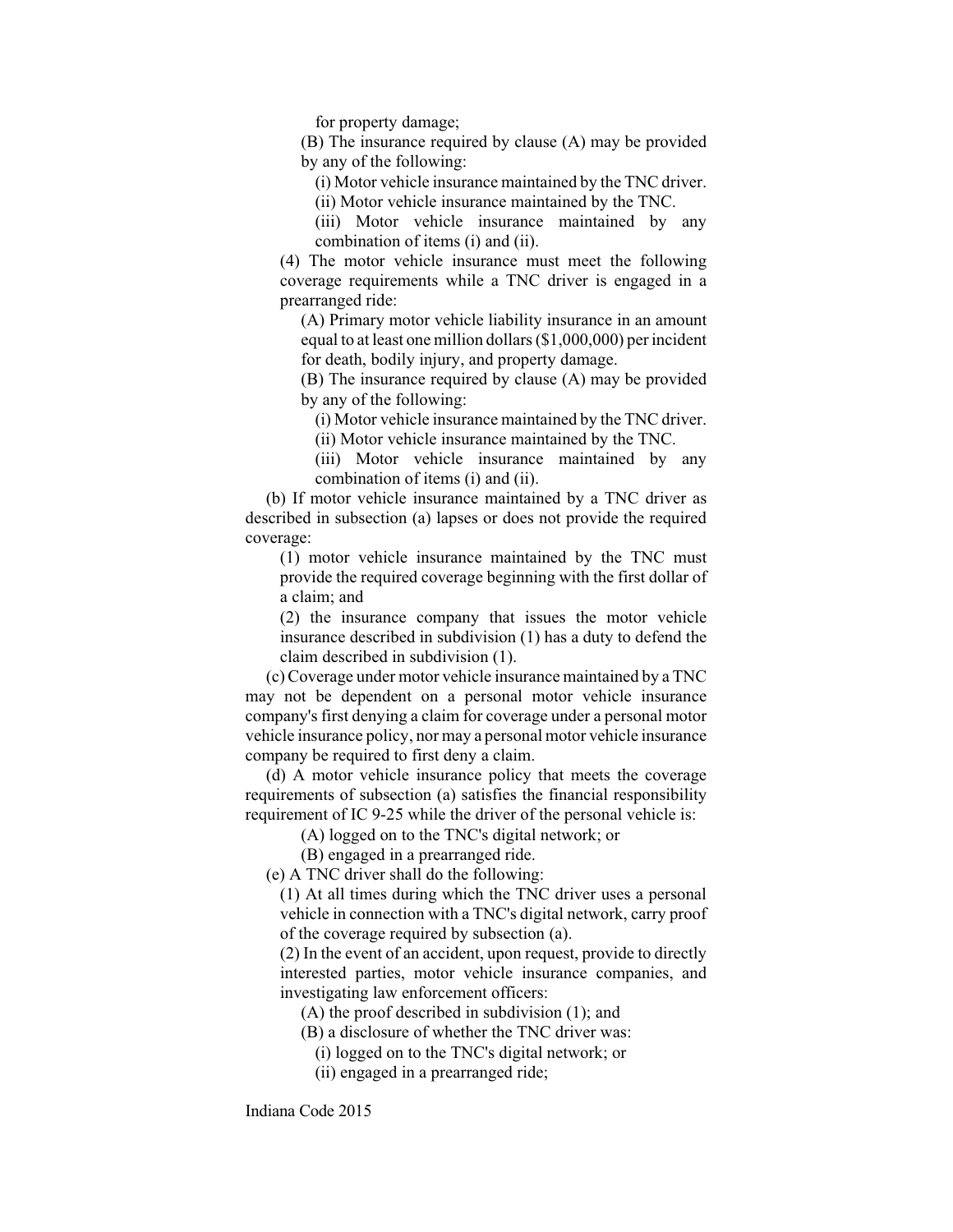at the time of the accident.

Information provided under this subdivision may be provided in electronic form under IC 27-1-43-3, as applicable.

(f) If a TNC's motor vehicle insurance provides comprehensive coverage or collision coverage for a claim for repair to a personal vehicle, the TNC shall direct the insurance company to make the claim payment:

(1) directly to the person that repairs the personal vehicle as payment in full for the completed repairs; or

(2) jointly to:

(A) the owner of; and

(B) any primary lienholder on;

the personal vehicle.

*As added by P.L.175-2015, SEC.10.*

### **IC 8-2.1-19.1-9**

#### **Disclosures concerning motor vehicle insurance coverage**

Sec. 9. A TNC shall, before the TNC allows a TNC driver to accept a request for a prearranged ride on the TNC's digital network, disclose in writing to the TNC driver all the following:

(1) The motor vehicle insurance coverage, including the types of coverage and limits of liability for each type of coverage, that the TNC provides while the TNC driver uses a personal vehicle in connection with a TNC's digital network.

(2) That the terms of the TNC driver's own motor vehicle insurance policy may not provide coverage while the TNC driver is:

(A) logged on to the TNC's digital network; or

(B) engaged in a prearranged ride.

*As added by P.L.175-2015, SEC.10.*

### **IC 8-2.1-19.1-10**

#### **Exclusions of coverage permitted**

Sec. 10. (a) An insurance company that writes motor vehicle insurance in Indiana may exclude coverage under a motor vehicle insurance policy issued to an owner or operator of a personal vehicle for a loss or injury that occurs while the driver is:

(1) logged on to a TNC's digital network; or

(2) engaged in a prearranged ride.

(b)An exclusion described in subsection (a) includes any coverage included in a motor vehicle insurance policy, including the following:

(1) Liability coverage for death, bodily injury, and property damage.

(2) Uninsured and underinsured motorist coverage.

(3) Medical payments coverage.

(4) Comprehensive physical damage coverage.

(5) Collision physical damage coverage.

(c) An exclusion described in this section applies notwithstanding any requirement of IC 9-25.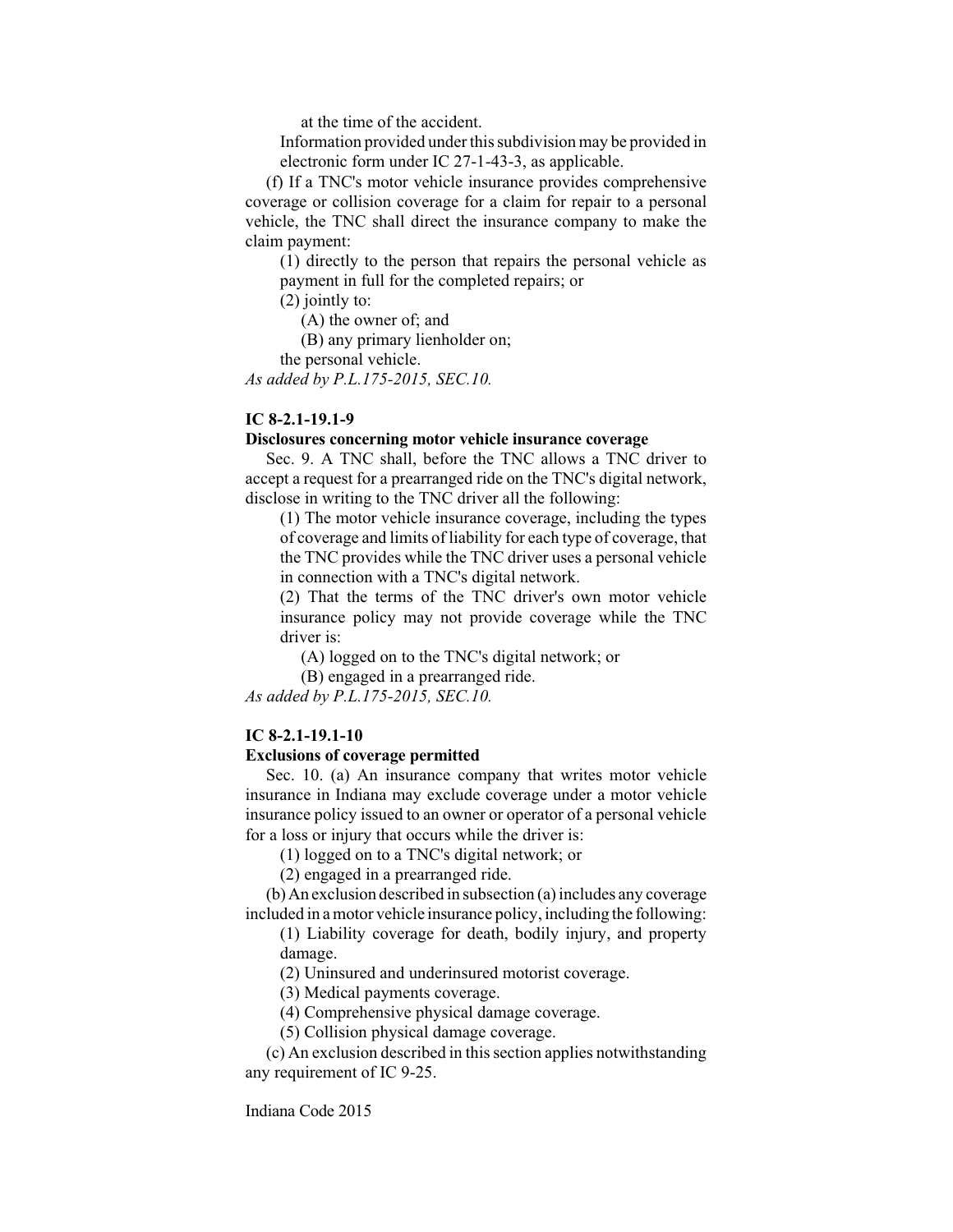(d) This chapter does not do either of the following:

(1) Require a personal motor vehicle insurance policy to provide coverage while the driver is:

(A) logged on to a TNC's digital network;

(B) engaged in a prearranged ride; or

(C) otherwise using a personal vehicle to transport passengers for compensation.

(2) Preclude an insurance company from providing the coverage described in subdivision (1) under a contract or an endorsement. *As added by P.L.175-2015, SEC.10.*

#### **IC 8-2.1-19.1-11**

## **Coverage exclusion; duty to defend, indemnify; right of contribution**

Sec. 11. (a) An insurance company that excludes coverage described in section 10 of this chapter has no duty to defend or indemnify a claim for coverage that is expressly excluded under a motor vehicle insurance policy.

(b) This chapter does not invalidate or limit an exclusion:

(1) of coverage for a personal vehicle that is:

- (A) used to carry an individual or property for a charge; or
- (B) available for hire by the public; and

(2) contained in a motor vehicle insurance policy;

including a policy filed under IC 27-1-22-4 or in use in Indiana before July 1, 2015.

(c) An insurance company that defends or indemnifies a claim against a TNC driver for which coverage is excluded under the terms of a motor vehicle insurance policy has a right of contribution against any other insurance company that issues motor vehicle insurance coverage to the TNC driver:

(1) in satisfaction of the requirements of section 8 of this chapter; and

(2) in effect at the time the loss occurs.

*As added by P.L.175-2015, SEC.10.*

#### **IC 8-2.1-19.1-12**

#### **Claim coverage investigation**

Sec. 12. In a claim coverage investigation, a TNC and an insurance company that issues a motor vehicle insurance policy potentially providing the coverage required by section 8 of this chapter shall cooperate to facilitate the exchange of information with directly involved parties and any insurance company that issues a motor vehicle insurance policy that provides coverage to the TNC driver, including:

(1) the precise time that a TNC driver logs on to and off of the TNC's digital network during the twelve (12) hour period immediately preceding, and the twelve (12) hour period immediately following, the accident; and

(2) disclosure among the parties and insurance companies of a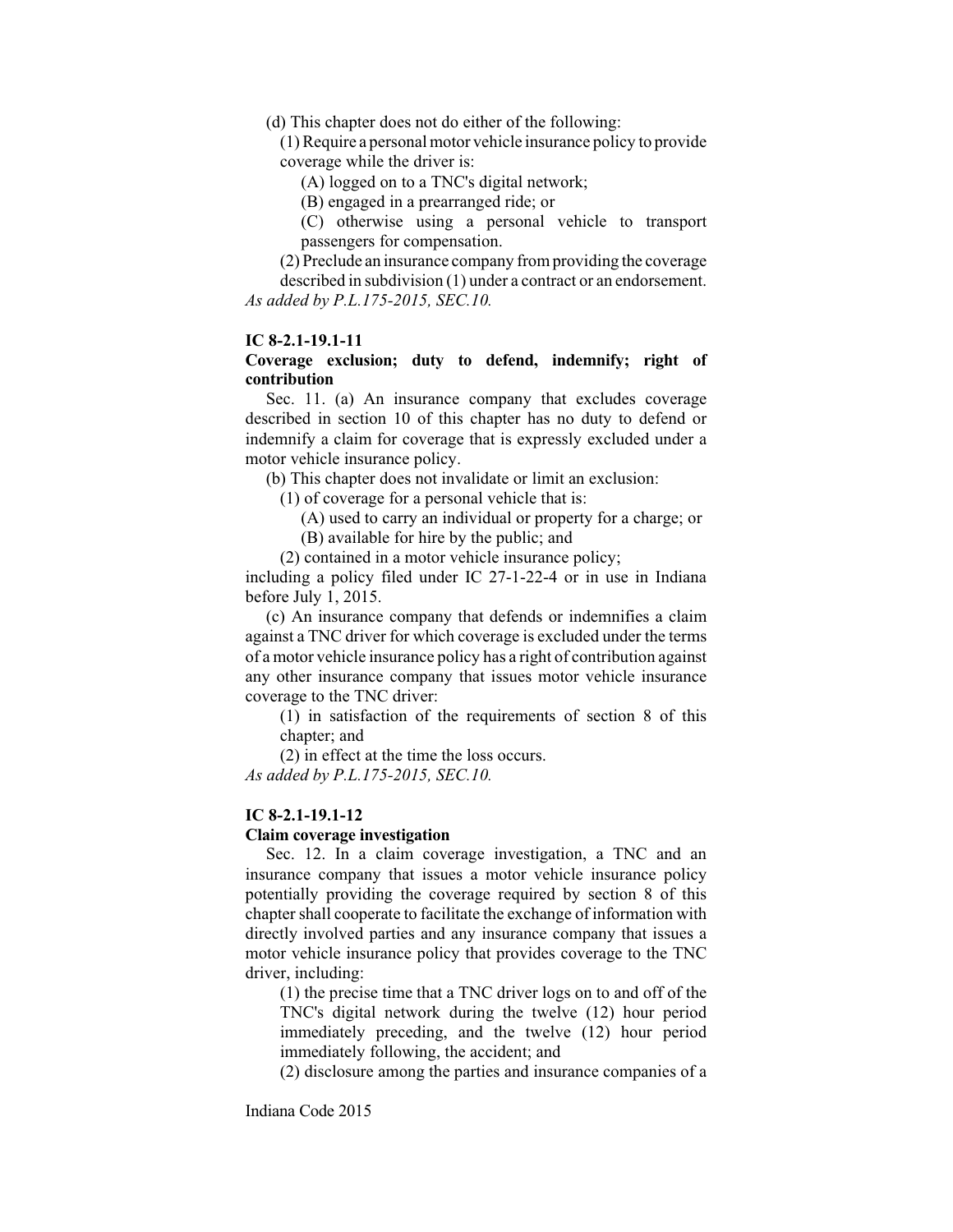clear description of the insurance coverage, exclusions, and limitations that apply under any applicable motor vehicle insurance policy that:

(A) is issued or maintained by a party; and

(B) provides the coverage required by section 8 of this chapter.

*As added by P.L.175-2015, SEC.10.*

# **IC 8-2.1-19.1-13**

### **Fare guidelines; payment**

Sec. 13. (a) A TNC shall establish guidelines under which a TNC may charge a fare for prearranged rides. The guidelines must require the following:

(1) Disclosure of the fare calculation method on the TNC's digital network.

(2) Publication to TNC riders of applicable rates at the time of service.

(3) Providing a TNC rider the option to receive an estimated fare before the TNC rider enters a personal vehicle operated by a TNC driver.

(4) Payment of a fare only by electronic means using the TNC's digital network.

(b) A TNC driver may not solicit or accept cash payments from TNC riders.

*As added by P.L.175-2015, SEC.10.*

# **IC 8-2.1-19.1-14**

# **Privacy policy**

Sec. 14. (a) A TNC shall establish a privacy policy to protect the personal identifying information of a TNC rider.

(b) A policy established under subsection (a) shall prohibit the disclosure of a TNC rider's personal identifying information unless:

(1) the TNC rider consents in writing to the disclosure;

(2) the disclosure is required under law; or

(3) the disclosure is necessary to:

(A) protect or defend; or

(B) investigate violations of;

the terms of use of prearranged rides.

(c) A policy established under subsection (a) may authorize the disclosure of a TNC rider's name and telephone number by a TNC to a TNC driver to facilitate the provision of prearranged rides by the TNC driver to the TNC rider.

*As added by P.L.175-2015, SEC.10.*

### **IC 8-2.1-19.1-15**

## **Nondiscrimination and accessibility**

Sec. 15. (a) A TNC shall adopt policies concerning nondiscrimination and accessibility that comply with state and federal law.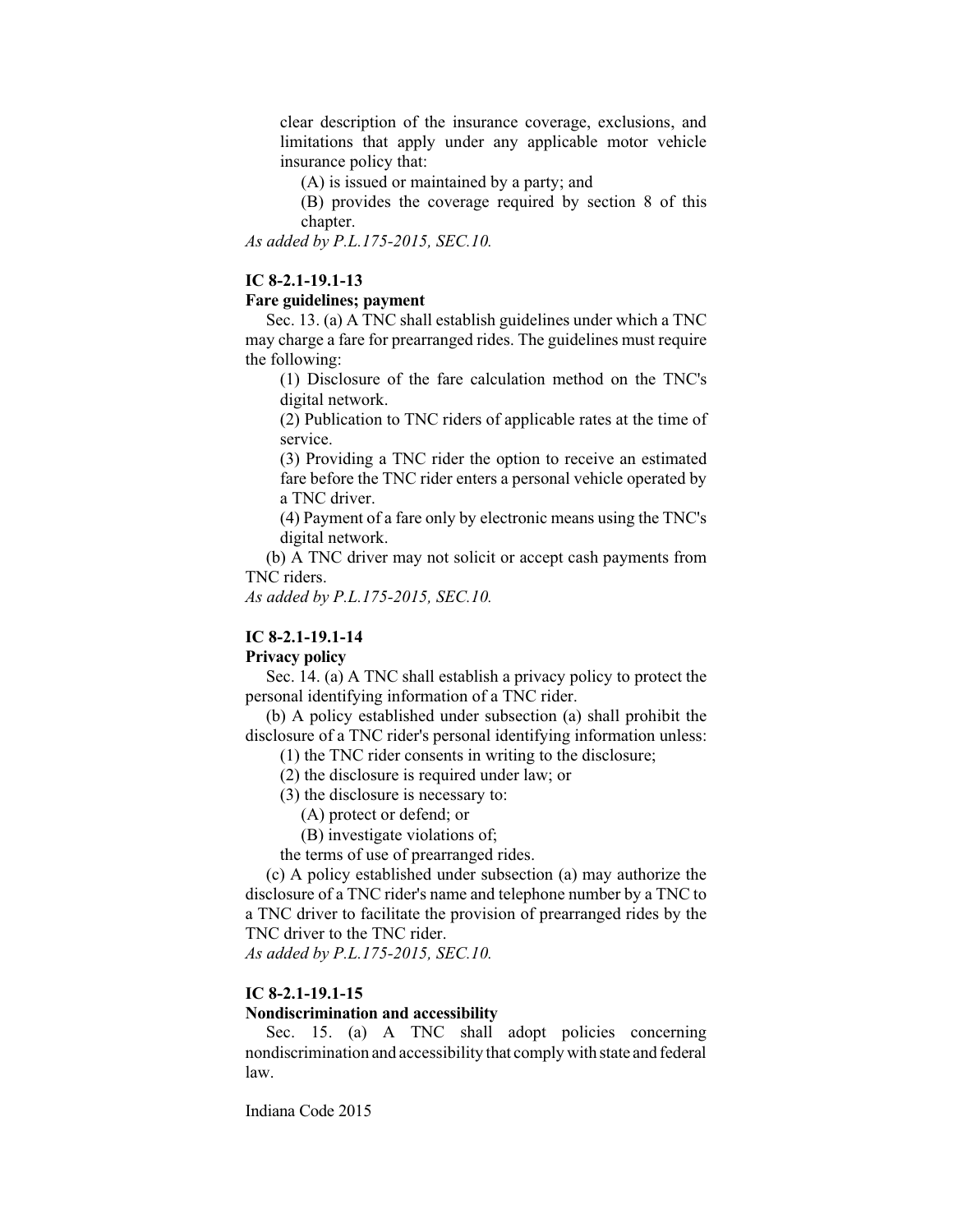(b) A TNC may not impose an additional charge on or a different fare schedule for a TNC rider who is an individual with a disability.

(c) At the time a TNC rider requests a prearranged ride through a TNC's digital network, the TNC shall provide the TNC rider an opportunity to indicate whether the TNC rider requires a vehicle that is wheelchair accessible. If the TNC is unable to make available a vehicle that is wheelchair accessible, the TNC shall inform the TNC rider of an alternative service that is wheelchair accessible. *As added by P.L.175-2015, SEC.10.*

**IC 8-2.1-19.1-16**

#### **Record maintenance requirements**

Sec. 16. A TNC shall establish record maintenance guidelines that require the following:

(1) Records related to the enforcement of a zero tolerance policy established under section 6(a) of this chapter must be maintained for at least two (2) years following the date on which a TNC rider reports a violation of the policy.

(2) Individual trip records must be maintained for at least one (1) year from the date of each trip.

(3) Records related to a TNC driver must be maintained for at least one (1) year following the date on which a TNC driver is no longer permitted to act as a TNC driver on the TNC's digital network.

*As added by P.L.175-2015, SEC.10.*

#### **IC 8-2.1-19.1-17**

#### **Display of TNC driver's photograph and license plate number**

Sec. 17. At the time a TNC rider arranges with a TNC for a prearranged ride, the TNC shall display on the TNC's digital network:

(1) a digital photograph of the TNC driver; and

(2) the license plate number of the personal vehicle; that will be used to provide a prearranged ride to the TNC rider.

*As added by P.L.175-2015, SEC.10.*

### **IC 8-2.1-19.1-18**

#### **Electronic receipt**

Sec. 18. Within a reasonable time after a TNC driver provides a prearranged ride to a TNC rider, the TNC shall transmit to the TNC rider an electronic receipt that includes the following information:

(1) The origin and destination of the trip.

(2) The total duration and distance of the trip.

(3) An itemization of the total fare.

*As added by P.L.175-2015, SEC.10.*

#### **IC 8-2.1-19.1-19**

#### **Street hail prohibition**

Sec. 19. A TNC or a TNC driver may not solicit or accept street hails.